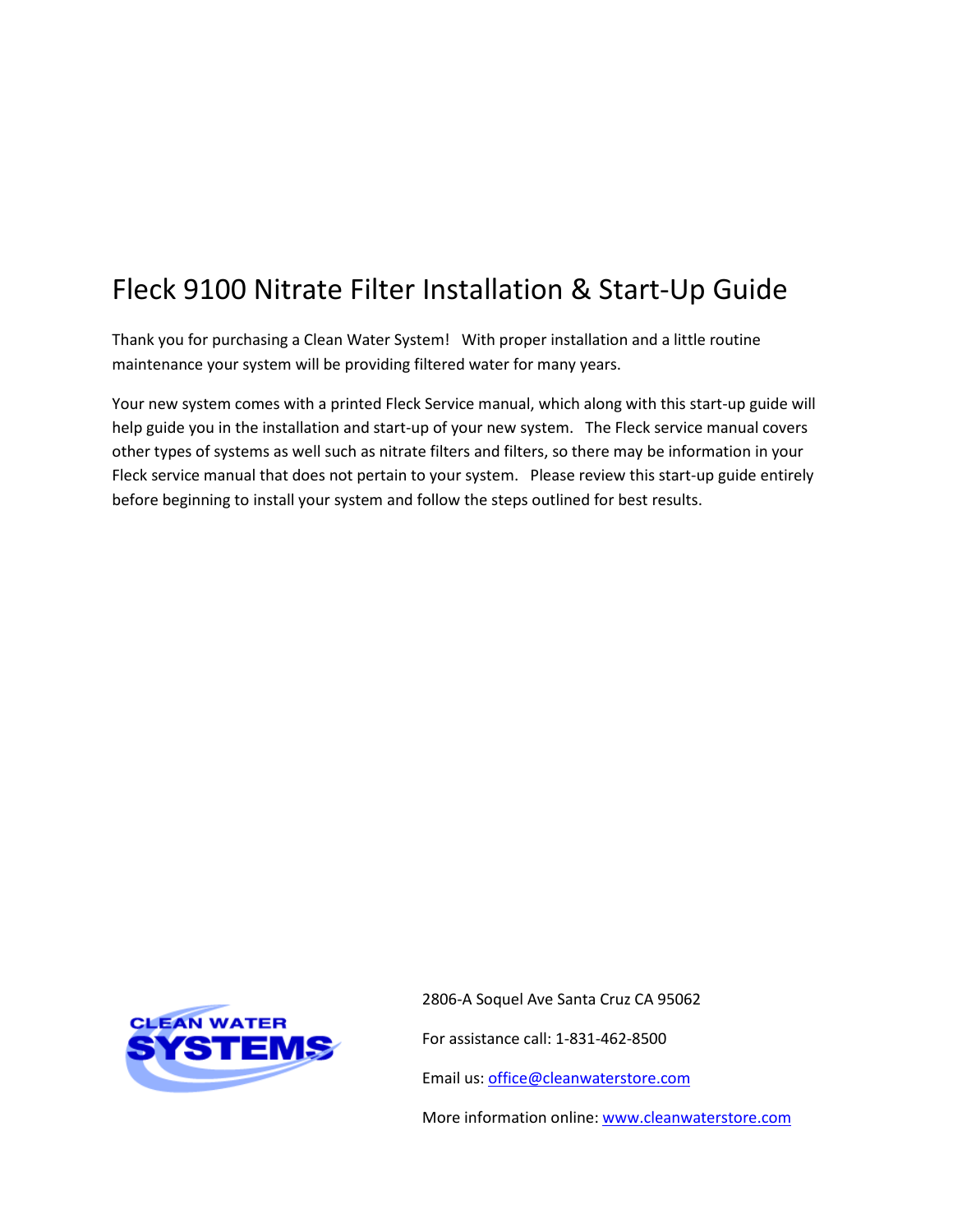## Pre-Installation

- 1. Review your packing list and make sure you have received all the parts before beginning installation.
- 2. If you are going to be turning off the water to the house and you have an electric water heater, shut off the power to the water heater before beginning installation in case water heater is accidentially drained.
- 3. Pick a suitable location for your filter system on a dry level spot where it won't be exposed to freezing temperatures. A minimum of 20 PSI is required. Maximum pressure is 90 PSI.
- 4. Get all of your plumbing parts together before beginning installation. Installation typically takes 3 to 5 hours. However after installation the Nitrate filter must be allowed to run through a complete backwash and rinse cycle (also called 'regeneration'). You don't have to be present for this first backwash necessarily, but it does take 90 minutes.
- 5. After the system is installed and running, you may notice sediment or color in your water. This occurs when sediment that is has been in the pipes for years is dislodged by the soft water or by the simple act of turning the water pressur on and off to the house. This rarely lasts for more than a few hours to a few days but if you have old galvanized iron pipe and the rust or color does not stop after a few days it may mean that your pipes are corroded or deteriorated.

## Best Practices for Piping & Drain Installation

- 1. See typical installation (see Fig 1). The nitrate filter is installed after the pressure tank.
- 2. Make sure to connect the inlet pipe to the Fleck 9100 inlet and the outlet to the outlet (see Fig 2). You can see the in and out arrows on the bypass valve which is where the pipes are connected.
- 3. Make sure there is a working gate or ball valve before the nitrate filter and also one after as shown in the diagram. If you are installing multiple filter systems (such as iron filter then nitrate filter) you do not need a valve in between each system. The pressure gauges are optional and not necessary but a hose bib (which is a faucet that you can attach a garden hose to) is strongly recommended after the nitrate filter before the second ball valve. This makes it easy to rinse your new nitrate filter on start-up and gives you a place to test the water before it enters your household plumbing.
- 4. If you will be using copper piping, do not sweat the copper pipe directly on to the Fleck 9100 bypass valve. Avoid heating up the bypass valve with the torch.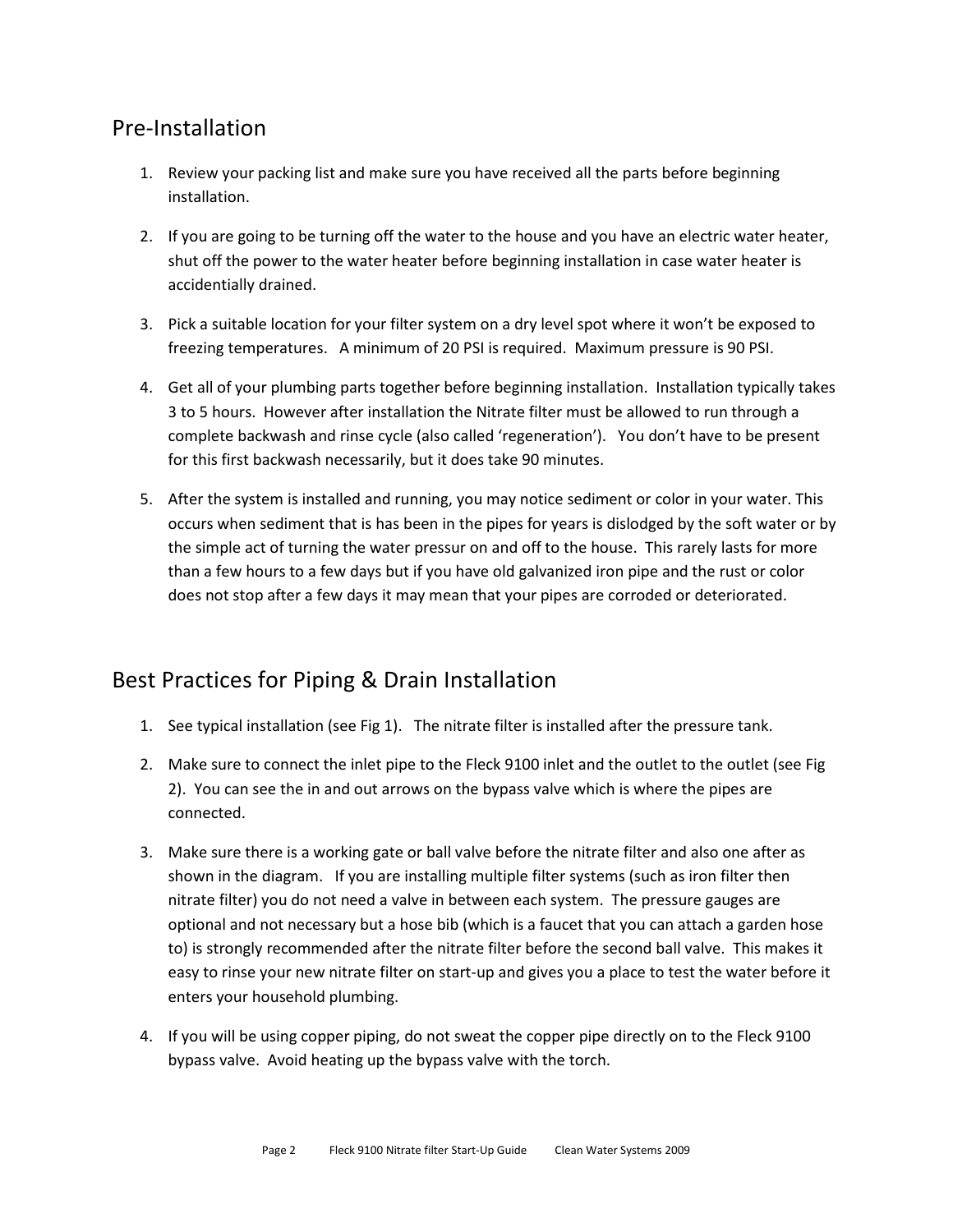- 5. You do not need unions to install your nitrate filter. If you need to remove it, the Fleck 9100 has quick-release couplings on the bypass valve that make it easy to put the nitrate filter on by-pass and remove the filter system from the piping.
- 6. The drain line tubing (not supplied) is connected to a drain from the drain outlet using flexible  $\frac{1}{2}$ " ID tubing. Note that the drain can run up above the Fleck 9100 control and into a drain, it does not have to drain down, as the filter backwashes under line pressure from your well pump. Most plumbing codes require an air-gap connection, so that if your sewer or septic tank backs up, it cannot cross connect with the drain tubing.
- 7. Usually you do not want to water the garden or irrigate your landscaping with softened water. This will require more salt than usual to be used and in some cases the sodium can build-up in the soil causing some problems to sensitive plants. It is often not difficult to run hard water (not-softened lines) to the irrigation thereby bypassing the nitrate filter. If you do want to irrigate with soft water we recommend you use potassium chloride salt (widely available) instead of regular sodium chloride (nitrate filter rock salt). Any type of salt though can be used in the nitrate filter.



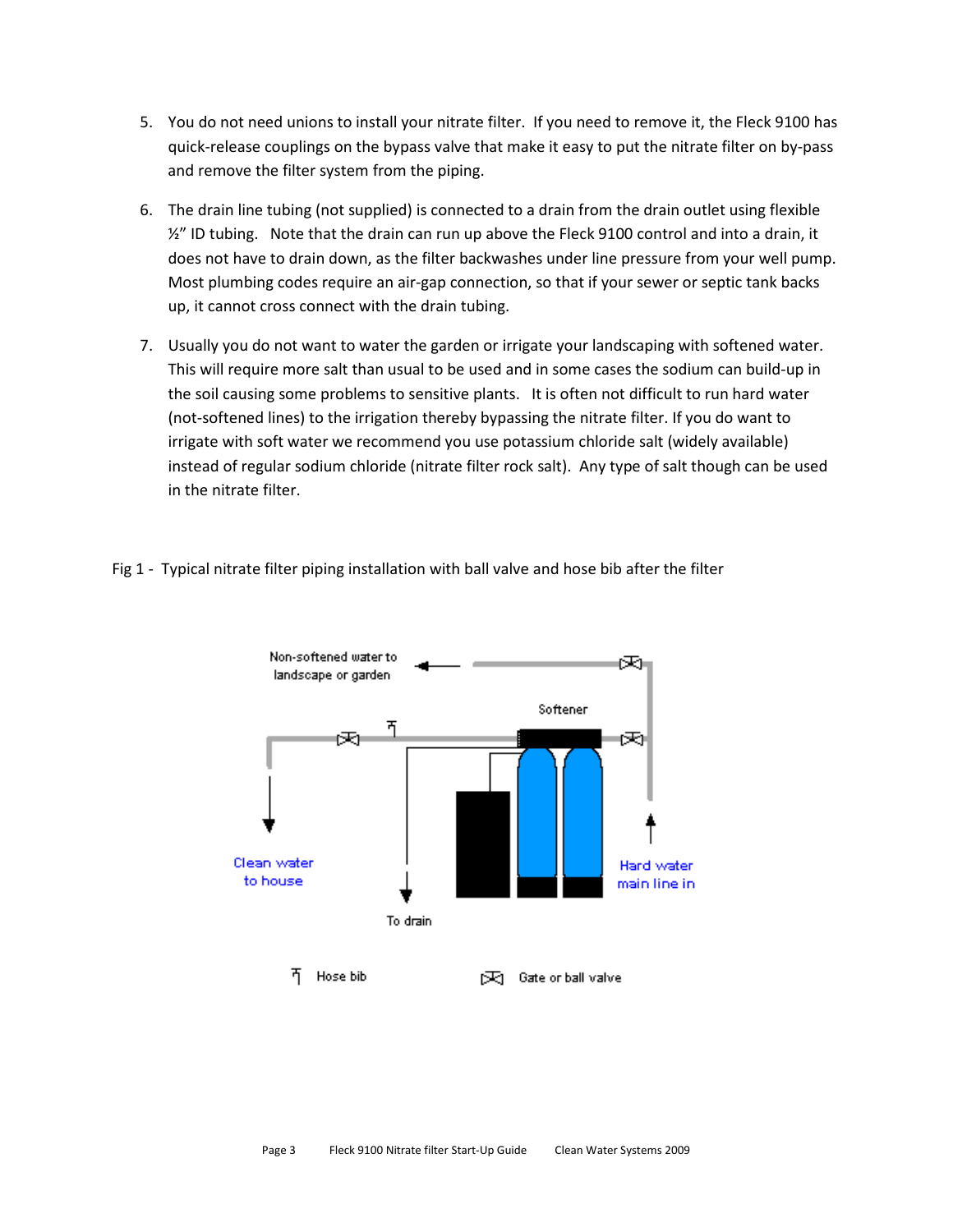#### Adding Media & Installation Instructions

- 1. Unscrew by hand the Fleck 9100 control valve from top of the tanks if it was shipped screwed on. Place distributor tubes in tank if not already inside tanks. If not already done, make sure blue cap is on top of distributor tubes, or wrap the top of distributor tubes with electrical or duct tape. The idea is we do not want gravel or resin to go down the distributor tube when you are adding media.
- 2. Add filter gravel supplied first, using the funnel sent with the nitrate filter dividing gravel equally between tanks.
- 3. Next add nitrate filter resin media. Tank will be approximately 2/3 to the 3/4 full. Divide resin provide equally between tanks.
- 4. Remove cap or tape from top of distributor tube. Be careful not to pull up distributor tube when removing cap or tape.
- 5. If possible at this point, fill tank completely with water. This will allow the nitrate filter resin to settle and eliminate the need of "purging" the air out of the tank later.
- 6. Add a small amount of vegetable cooking oil to the tank threads and screw on Fleck 9100 control valve carefully. Alternatively you can use silicone grease, but do not use pipe-joint compound, Teflon tape, or Vaseline or other petroleum greases to lubricate tank threads.
- 7. See how the Fleck by-pass is connected. There is an in and out arrows on the bypass valve for the inlet and outlet pipe. Install inlet and outlet piping, drain tubing and brine line tubing. The brine line tube is included and is shipped inside the brine tank.
- 8. Note that the over-flow fitting on the side of the brine tank does not need to be connected, unless the nitrate filter is installed in a closet or somewhere where overflowing salt water could cause a problem. Water rarely overflows the brine tank however.
- 9. Add approximately 5 gallons of water to brine tank, then fill brine tank with salt, about 300 lbs, or 6 50-lb bags. It is OK to use any kind of water softening salt; however we find that extra coarse salt works better than the pellets. You do not have to add water to the brine tank again after this first time during the start-up.
- 10. Close the valve after the nitrate filter. Connect a garden hose to the hose bib after the nitrate filter and open hose bib. Turn on the water to the nitrate filter and allow the water to run out the garden hose until the water is clear.
- 11. See the Fleck 9100 Service Manual for instructions on how to program and set nitrate filter. Your Fleck 9100 is already programmed for the size tank you have, but you do need to set the